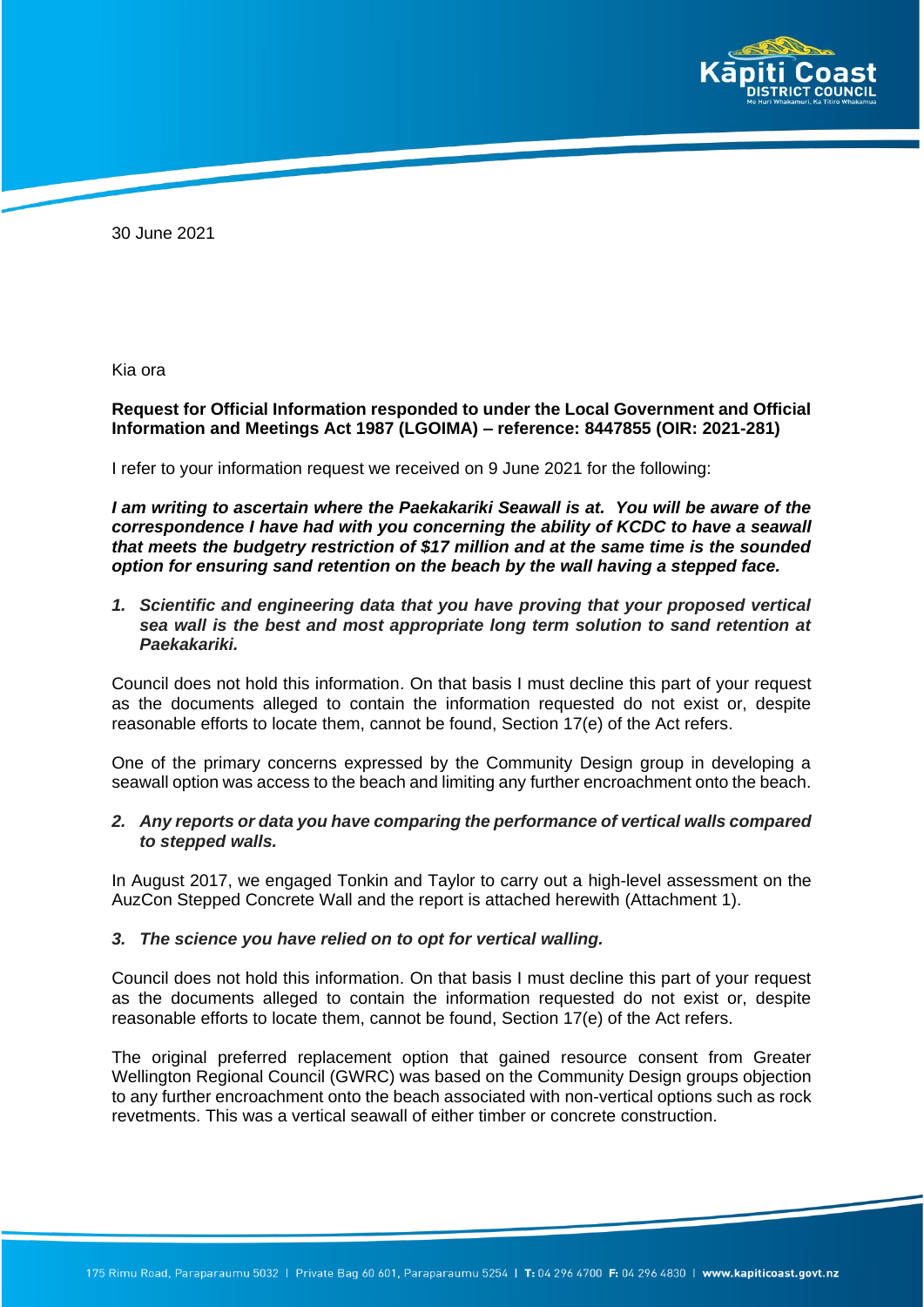# *4. Have you referred the engineering reports I have supplied to any internationally regarded expert to confirm this well-established science?*

Yes, please refer to my response to Question 2 above. Tonkin and Taylor are a New Zealand company, but they are resourced with International experts.

### *5. Have you taken any steps to action my report?*

According to Tonkin and Taylor's high-level assessment the stepped option is not feasible for the Paekākāriki seawall replacement and therefore no further action was taken.

# *6. Please supply the specifications you provided to the company who have provided you with an estimate of \$17 million for a wooden vertical sea wall.*

Please refer to Attachment 2 prepared by Samcon Civil Engineers.

# *7. Have you already predetermined that a vertical seawall will be built?*

Paekakariki seawall replacement was identified as one of the key projects in 2021 Long Term Plan. In May 2021 the community was asked the question whether to proceed with the concrete option at a cost of \$27M or to replace with a like for like timber wall. Nealy 70.9% responded in favor of the "like for like" timber option whereas 29.1% responded with the consented concrete option.

On the 24 June 2021 Council approved the "like for like timber option" for the replacement of the seawall.

### *8. In getting your \$27 million estimate for a concrete wall what were your specifications and how many firms did you consult in order to establish this figure?*

We supplied the detailed designs, construction specifications and GWRC resource consent to Bond Construction to prepare the estimate. Please refer to Attachment 3 for the specifications.

#### *9. In favouring a vertical wall what costings have you done on beach replenishment over the 25/ 30 year life that will be required as a result of sever scouring at the base of that wall?*

We have not completed a cost comparison between the vertical wall option and beach replenishment option. We do not hold this information. On that basis I must decline this part of your request as the documents alleged to contain the information requested do not exist or, despite reasonable efforts to locate them, cannot be found, Section 17(e) of the Act refers.

### *10. I have produced to you evidence of scouring at the base of seawall on this coastline. What have you done with this valuable scientific data showing actual performancenot mere computer modelling?*

Council has relied on Tonkin and Taylor to provide design parameters for the seawall replacement scour requirements. This included information provided from their discussions with you and other historical information.